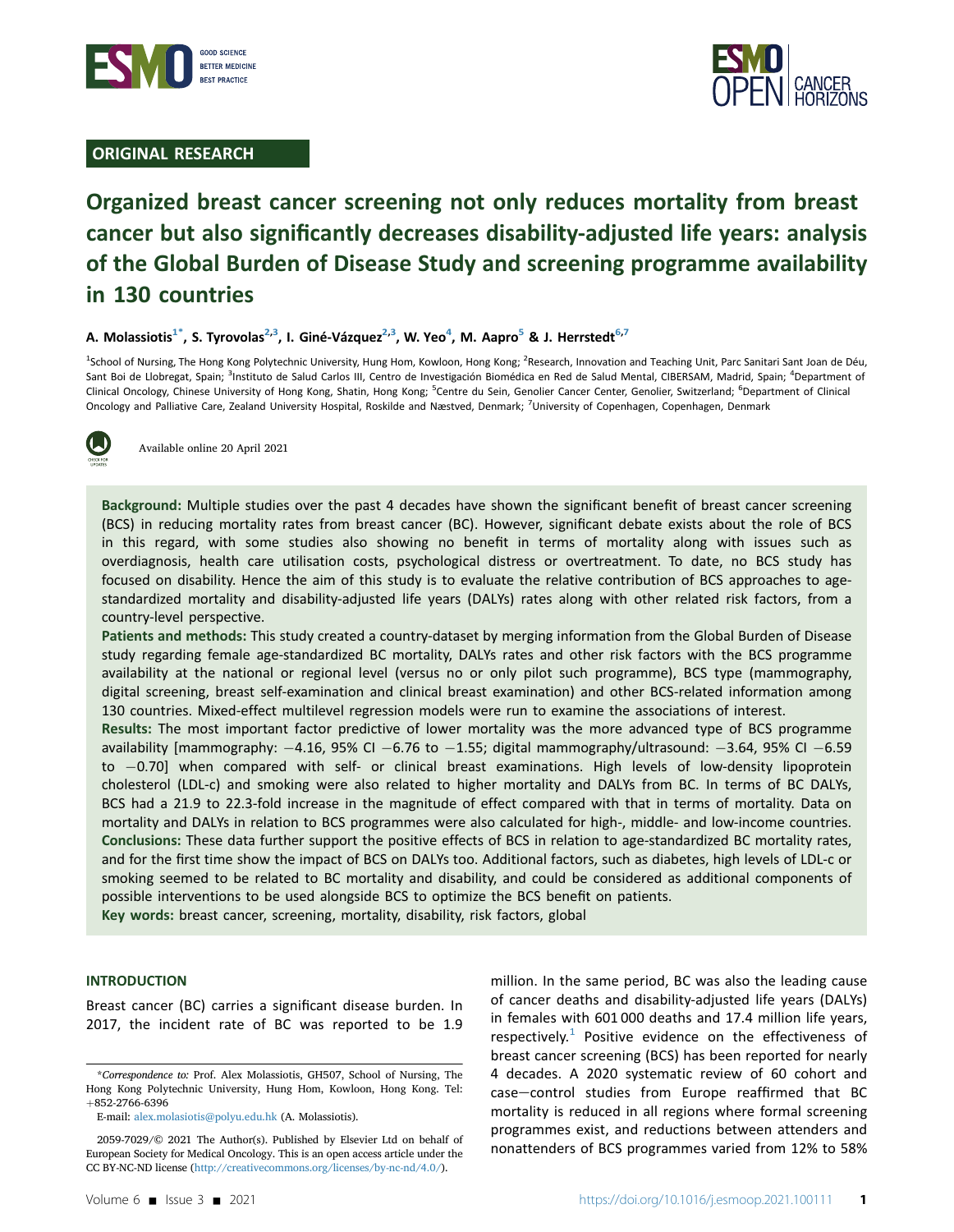in different regions. $<sup>2</sup>$  $<sup>2</sup>$  $<sup>2</sup>$  A meta-analysis of 27 cohort studies</sup> also concluded that BCS programme invitations were linked to a 22% reduction in BC mortality.<sup>[3](#page-6-2)</sup> In a UK study, nearly 1 million women aged 49-64 were followed up for 15 years; invitation to the national screening programme was associated with a 21% reduction in BC mortality after adjustment for age, socioeconomic status and lead time.<sup>[4](#page-6-3)</sup> In the UK Age randomized trial, which involves screening women from the age of 40 or 41, yearly mammography before the age of 50 was associated with a 25% reduction in mortality at the 10-year follow-up.<sup>[5](#page-6-4)</sup> BCS can have an impact on other clinical outcomes as well. One study showed that mammographic screening was associated with higher chances of receiving less invasive surgery and shorter hospital stay. $6$  Another review of 17 trend studies in Europe also showed a 25%-31% reduction in BC mortality in those invited to screening, with a higher value (38%-48%) in those that were actually screened. $\overline{7}$  $\overline{7}$  $\overline{7}$  Costeffectiveness of BCS programmes has also been demonstrated. $8,9$  $8,9$  It is estimated that if all countries in Europe achieve full screening coverage, an additional 12 434 BC deaths could be prevented, translating to an additional 23% benefit. $10$ 

However, there remains significant and ongoing controversy surrounding the role of BCS in reducing BC mortality. A Cochrane systematic review of trials that included some 600 000 women showed that BCS was not effective in reducing all cancer mortality after 10 years and all-cause mortality after 13 years, although there was more breast surgery carried out and more use of radiotherapy in those screened. $11$  Overdiagnosis, anxiety, financial hardship, health care costs and a small risk of morbidity and mortality in those overdiagnosed, methodological shortcomings and limitations are observed in the early randomized trials and in case-control or cohort population studies; overtreatment, psychological distress from false-positive findings, problems with the criteria decided for evaluating screening effectiveness or unverified statistical assumptions in modelling work have been discussed elsewhere. $11-13$ 

Most data on BCS effectiveness are derived from the assessment of national screening programmes conducted in individual countries. Data from a global perspective would allow for a stronger argument beyond country differences. Finally, BCS effectiveness data have traditionally focused on mortality as an outcome. So far, there are no studies linking BCS to any impact on disability, which is also an important outcome to consider. Hence, this paper aims to evaluate the relative contribution of BCS approaches to age-standardized mortality and DALY rates alongside other related risk factors, from a countrylevel perspective. To contextualize the effect of risk factors, morbidity and BCS programme-related information with BC mortality and DALYs, we performed mixed-effect multilevel regression analyses of female age-standardized BC mortality and DALYs, while we also explored country-level income differences (high, middle and low income).

### **METHODS**

## Breast cancer mortality and Global Burden of Disease measures

We used the results of Global Burden of Disease (GBD) 2017 to evaluate temporal and regional trends in agestandardized female BC mortality and DALY rates, to assess temporal patterns of risk factors in a country's income on a global and regional scale and also their relation to risk factors and comorbidities.<sup>[14](#page-6-11)</sup> Additional details on methods used to estimate mortality rates, years of life lost (YLLs), years lived with disability (YLDs) and DALYs including all other analytical approaches for assessment of relative morbidity and mortality from individual diseases and injuries are available in the GBD 2017 publications. $^{14,15}$  $^{14,15}$  $^{14,15}$  $^{14,15}$ 

Specifically, in the GBD, death due to BC is defined based on the International Classification of Disease (ICD) coding system (ICD-9 and ICD-10 codes) $16$  and BC-specific mortality is estimated using standardized modelling processes. $^{16}$  $^{16}$  $^{16}$ DALYs are a summary measure of health that GBD study has calculated for each age-sex-year-state-cause strata by summing up the fatal (YLL) and nonfatal (YLD) components.<sup>[15](#page-6-12)</sup>

The GBD study uses epidemiological data from systematic literature reviews, health surveys, and various other sources to generate cause- and each sequelae prevalence and incidence estimates. The study generated these estimates using a variety of modelling approaches, among which the Bayesian meta-regression compartmental modelling in DisMod-MR 2.1 was the most common. $^{17}$  $^{17}$  $^{17}$  In addition, the GBD study derived and applied disability weights for each unique health state, as reported in previous publica-tions.<sup>[18,](#page-7-1)[19](#page-7-2)</sup> The study used a microsimulation framework for adjustment of comorbidities and calculated YLDs for each cause by multiplying prevalence and corresponding disability weights for each sequela of each cause.<sup>[15](#page-6-12)</sup> For the current study, the aforementioned methodology was used for the extraction of YLDs and DALYs causes, such as, cardiovascular diseases, diabetes and kidney diseases, and neoplasms.

## Socioeconomic indicators, risk factors estimation and uncertainty levels

Each country's income level (classified as high, middle and low) was based on the World Bank's classification in 2018-  $19.<sup>20</sup>$  $19.<sup>20</sup>$  $19.<sup>20</sup>$ 

The GBD 2017 comparative risk assessment classified all the risk factors and their respective risk factor clusters into one of three categories: behavioural, environmental/occupational or metabolic. Risk factor exposure levels data were assessed, and modelled using approaches similar to nonfatal models, with added emphasis on accurately fitting distributions of exposure among continuous and polytomous risk factors. Quantitative relative risk was estimated for each risk-outcome pair, and population-attributable fraction statistics calculated using standard GBD comparative risk assessment methods. $^{21}$  $^{21}$  $^{21}$  Risk factors were expressed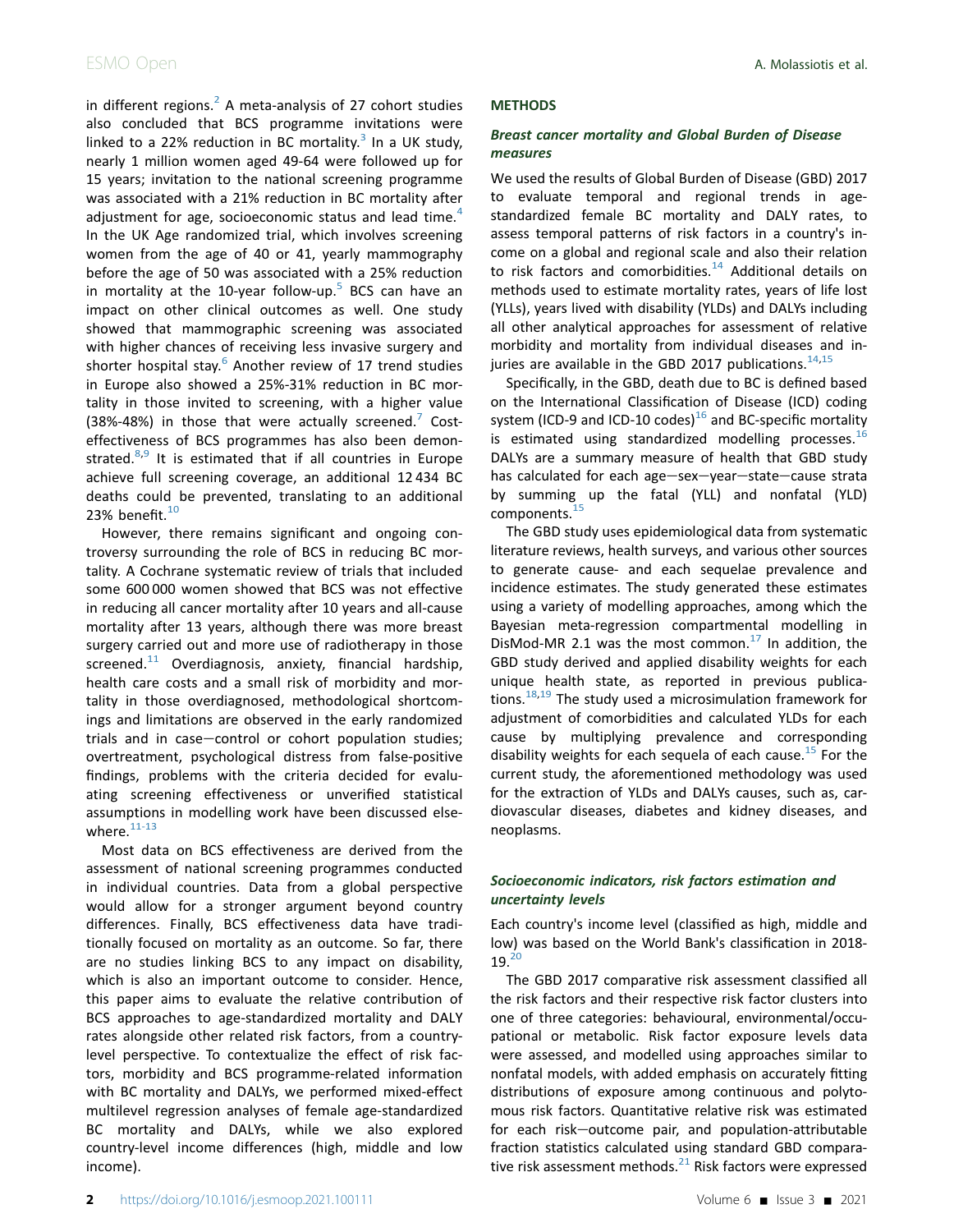as summary exposure values (SEVs), which reflect the measure of a population's exposure to a risk factor taking into account the extent of exposure by risk level as well as the severity of that risk's contribution to disease burden. The SEV score varies from 0 to 1. A SEV score of '0' indicates that no excess risk for a population exists, whereas a score of '1' reflects the highest risk level. SEV is expressed on a scale from 0% to 100% to reflect the risk-weighted prevalence. We focused our risk factor analysis (see analysis below) on specific BC risk factors, $22-26$  including high lowdensity lipoprotein-cholesterol (LDL-c), smoking habits and high body mass index (BMI), as defined by the latest GBD 2017 methodology. Regarding uncertainty levels, the GBD study reports 95% uncertainty intervals that are derived from 1000 draws from the posterior distribution of each step in the estimation process.

#### Breast cancer screening information

BCS information, including among others the type of screening method applied [only breast self-examination (BSE) and/or clinical breast examination (CBE) versus BSE/CBE with mammographic screening availability versus BSE/CBE/ mammographic with digital mammographic and/or ultrasound (US) breast screening availability] and whether there is no or only pilot or opportunistic BCS programme, or regional and national programme, was collected and cross-checked from a number of sources including the Global Health Observatory of the World Health Organization (WHO), $27$  the WHO cancer country profiles [\(https://www.who.int/cancer/](https://www.who.int/cancer/country-profiles/en/) [country-pro](https://www.who.int/cancer/country-profiles/en/)files/en/), OECD Health Statistics 2020 data on BCS ([http://www.oecd.org/health/health-data.htm\)](http://www.oecd.org/health/health-data.htm), International Agency for Research on Cancer/WHO IARC Hand-books of Cancer Prevention,<sup>[28](#page-7-7)</sup> literature<sup>[29-31](#page-7-8)</sup> and internet searches on BCS for each country. Where information was incomplete or not available, WHO collaborating centres in a country were approached to clarify the data. Of the 194 countries that information was collected, 130 had complete data. The complete list is available in Supplementary File S1, available at [https://doi.org/10.1016/j.esmoop.](https://doi.org/10.1016/j.esmoop.2021.100111) [2021.100111.](https://doi.org/10.1016/j.esmoop.2021.100111)

### Primary analysis

Descriptive statistics (boxplots) were used to show the trends of age-standardized BC mortality rates across countries, by country income level and by BCS type of screening, between 1990 and 2017.

### Secondary analysis and trends assessment

Linear regression mixed-model analysis. Mixed-effect multilevel regression models based on the literature<sup>[32](#page-7-9)</sup> were carried out to assess whether female age-adjusted BC mortality and DALYs rates (as outcomes) were associated with the presence of BCS screening programmes at regional and national levels and the type of BCS tests applied in each country (independent variables), after adjustment for various confounders (i.e., smoking habits and others). The analysis was also repeated by countryincome level. Maximum likelihood estimation was used in the multilevel analysis, where country-year data were considered the first level of analysis, and the repeated measures of countries as aggregated data were considered as the second level. Linear mixed-model analyses were performed with the R package lme4.

Ethical approval and consent to participate were not required as this is an analysis of a secondary publicly available data.

#### RESULTS

#### Mortality from breast cancer

Among all variables assessed as potentially predictive of mortality, by far the most important factor was breast screening examination, where the availability of mammography in addition to SBE/CBE (as opposed to only SBE or CBE examination) was linked to a lower mortality rate  $[-4.16, 95\%$  confidence interval (CI)  $-6.76$  to  $-1.55$ ]. Active smoking was also linked to BC mortality as well as high LDL-c, diabetes and cardiovascular diseases. Interestingly, BMI was inversely related to age-standardized BC mortality. Details on the predictor variables in relation to age-standardized BC mortality are presented in [Table 1](#page-3-0).

The addition of digital mammography and/or the use of US on top of the rest of screening tests in comparison with only SBE and/or CBE examinations was related to a similar reduction in age-standardized mortality  $(-3.64, 95\%)$ CI  $-6.59$  to  $-0.70$ ). Furthermore, only the presence of a national screening programme in comparison with no or pilot/opportunistic programme was related to less BC mortality rates (-4.41, 95% CI -8.14 to -0.68; [Table 1](#page-3-0)). This BCS impact on mortality (BSE/CBE versus mammography and/or BSE/CBE versus digital screening tests and/or the previous tests) is further illustrated by country, among high-income countries, middle-income countries and low-income countries, showing also some variability in the mortality outcomes from one country to another [\(Figures 1-3\)](#page-3-1).

#### Breast cancer disability adjusted life years

When the analysis was conducted on the same variables in relation to age-standardized BC disability, the findings, although overall similar with the mortality ones, changed in magnitude. The availability of BCS examinations with mammography as well as with digital mammography and US (when compared with only SBE/CBE tests) decreased DALYs by 21.9- to 22.3-fold, compared with the mortality data. However, availability of national or regional BCS programmes was not linked to age-standardized BC disability. In addition, other factors positively predicting agestandardized BC DALYs were actual smoking habits, high LDL-c, high BMI and diabetes, whereas secondary smoking appeared to be inversely related with DALYs. Details on the predictor variables in relation to BC DALYs are presented in [Table 2](#page-5-0).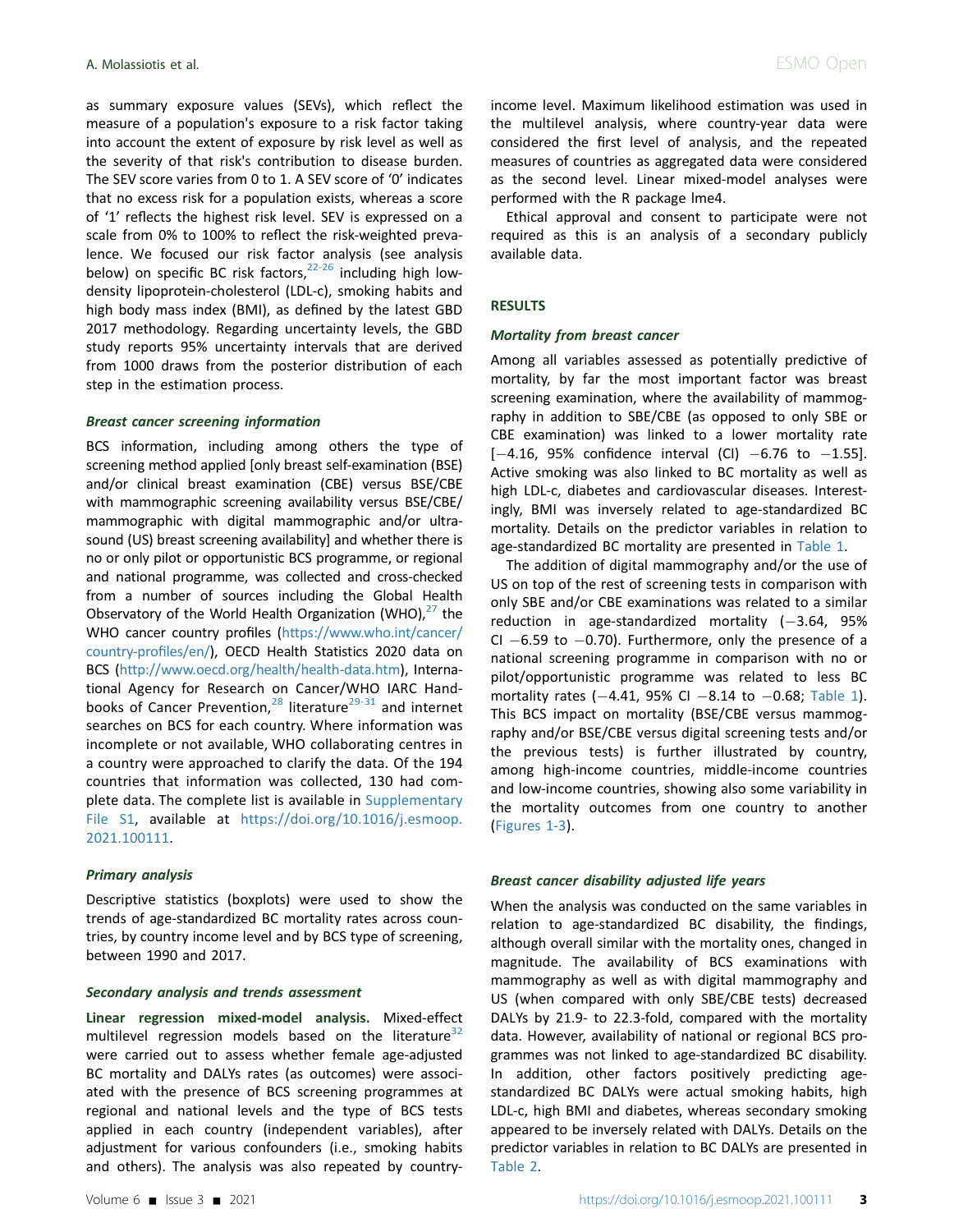<span id="page-3-0"></span>

| Table 1. Age-standardized female breast cancer mortality in relation to |  |  |  |  |  |
|-------------------------------------------------------------------------|--|--|--|--|--|
| bioclinical factors and breast cancer screening programmes              |  |  |  |  |  |

|                                                   | Coefficient                   | 95% CI             |  |  |
|---------------------------------------------------|-------------------------------|--------------------|--|--|
| Cardiovascular diseases                           | 0.025                         | 0.02 to 0.03       |  |  |
| Diabetes and kidney diseases                      | 0.013                         | $0.01$ to $0.02$   |  |  |
| Neoplasms                                         | 0.04                          | 0.02 to 0.05       |  |  |
| High LDL-c                                        | 0.63                          | 0.48 to 0.78       |  |  |
| Smoking                                           | 1.55                          | 1.34 to 1.75       |  |  |
| Secondary smoke                                   | $-0.02$                       | $-0.05$ to 0.01    |  |  |
| High BMI                                          | $-0.21$ to $-0.06$<br>$-0.13$ |                    |  |  |
| Only SBE/CBE tests                                | Reference                     |                    |  |  |
| MM and/or SBE/CBE tests                           | $-4.16$                       | $-6.76$ to $-1.55$ |  |  |
| DMM/US and/or the previous tests                  | $-3.64$                       | $-6.59$ to $-0.70$ |  |  |
| No country/pilot screening programme <sup>a</sup> | Reference                     |                    |  |  |
| Regional-wise screening programme                 | $-1.36$                       | $-4.89$ to 2.18    |  |  |
| National-wise screening programme                 | $-4.41$                       | $-8.14$ to $-0.68$ |  |  |

Cardiovascular diseases, diabetes and kidney disease, and neoplasms are expressed as age-standardized years lived with disability. Neoplasms estimates exclude breast cancer. High LDL-c, smoking, secondary smoke and high BMI are expressed as agestandardized summary exposure values (SEVs; range 0-100).

95 CIs, 95% confidence intervals; BMI, body mass index; CBE, clinical breast examination; DMM, digital mammography; DMM/US, digital mammography and/or ultrasound; LDL-c, low-density lipoprotein-cholesterol; MM, mammography; SBE, self-breast examination; SBE/CBE tests, self-breast and/or clinical breast examination; SEV, summary exposure value; US, ultrasound.

<span id="page-3-2"></span><sup>a</sup> No country programme or existence of an opportunistic or pilot screening programme.

The aforementioned analysis was further stratified by country income level to explore different patterns among the BCS cancer programmes. A significant effect between the implementation of national programmes in comparison with no or only pilot/opportunistic programmes was noted only among high-income regions in terms of age-standardized BC mortality and DALYs rates. The relationship between age-standardized female breast cancer mortality and disability and breast cancer screening programmes by country-income levels is shown in [Table 3](#page-5-1).

#### **DISCUSSION**

This study reaffirms the role of availability of mammographic (digital or conventional) and US BCS tests in relation to mortality from BC, also highlighting the effect of risk factors and morbidities such as smoking, diabetes and high LDL-c in shaping mortality and disability in BC. Areas with established national BCS programmes reported lower agestandardized BC mortality. Furthermore, this study shows for the first time the immense impact of types of BCS tests in relation to age-standardized disability.

This study examined BC mortality in relation to BCS programs availability providing stronger evidence of its effect from an international perspective compared with single-country and specific health care system-based data as per most of the related studies published previously. Despite the acknowledged shortcomings of various BCS studies in the past, $11,13$  $11,13$  our data further support the notion that BCS (either through mammography or digital mammography and US when added to self- and clinical examinations) does have a strong contribution to decreases in BC mortality. Digital mammography and/or US examinations when available with other BCS examinations showed also reductions in BC mortality. It was also shown that the implementation of national-only BCS examination programmes was related to reductions in BC mortality when compared with no or pilot BCS programmes. The current country-based data showed also the association of other risk factors and comorbidities with BC mortality, such as of diabetes (possibly through the pathway of fasting plasma glucose), cardiovascular diseases and high LDL-c, in line with previous studies. $33-35$  As expected, active smoking was related to increased BC mortality. Interestingly, high BMI levels were inversely related to BC mortality, a result that is supported by a recent study on the role of the adipose tissue in premenopausal BC, $36$  along other studies showing no significance of high BMI in BC. $37$  Considering the role of

<span id="page-3-1"></span>

Figure 1. Age-standardized female breast cancer mortality by type of screening test among high-income countries/regions, 1990-2017. CBE, clinical breast examination; DMM, digital mammography; DMM/US, digital mammography and/or ultrasound; MM, mammography; SBE, self-breast examination; SBE/CBE tests, self-breast and/or clinical breast examination; US, ultrasound.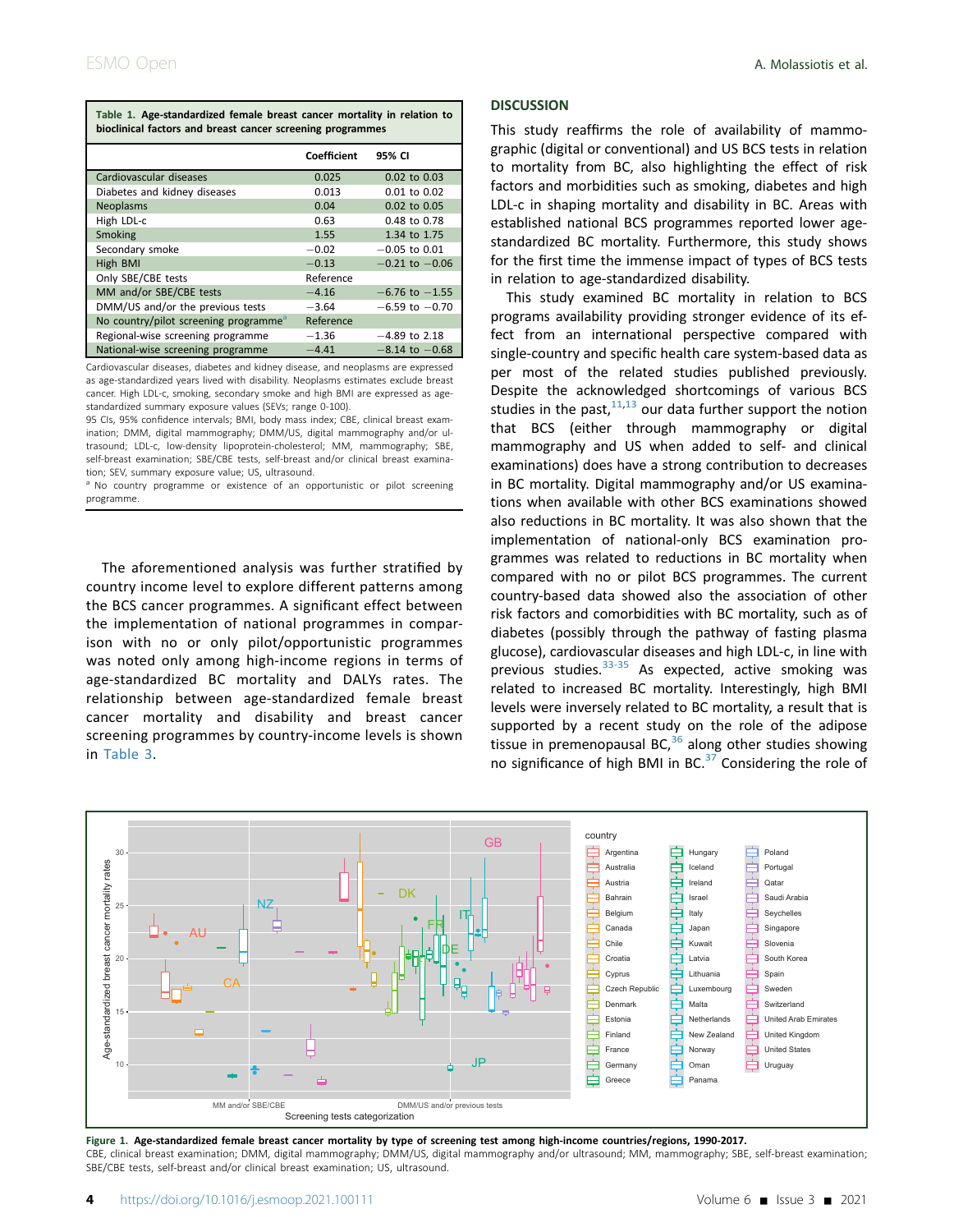<span id="page-4-0"></span>

Figure 2. Age-standardized breast female cancer mortality by type of screening test among middle-income countries/regions, 1990-2017. CBE, clinical breast examination; DMM, digital mammography; DMM/US, digital mammography and/or ultrasound; MM, mammography; SBE, self-breast examination; SBE/CBE tests, self-breast and/or clinical breast examination; US, ultrasound.

lifestyle factors in BC mortality, it may be an opportune moment during BCS to focus also on interventions to decrease smoking as well as to control diabetes and cholesterol levels. With significant improvements in treatments for BC, it is further argued that a combination of BCS and more effective treatments is the 'winning weapon' in decreasing BC mortality.<sup>[38](#page-7-13)</sup>

The data we present on disability are new. Some of the factors that are linked to mortality and disease burden in previous studies, such as active smoking or high LDL- $c,34,39$  $c,34,39$  $c,34,39$ were also associated with significant impact on ageadjusted DALYs in this study. Although not expected, secondary smoking was inversely related to BC disability. However, mixed results have been reported in the

<span id="page-4-1"></span>

Figure 3. Age-standardized breast female cancer mortality by type of screening test and among low-income countries/regions, 1990-2017.

CBE, clinical breast examination; DMM, digital mammography; DMM/US, digital mammography and/or ultrasound; MM, mammography; SBE, self-breast examination; SBE/CBE tests, self-breast and/or clinical breast examination; US, ultrasound.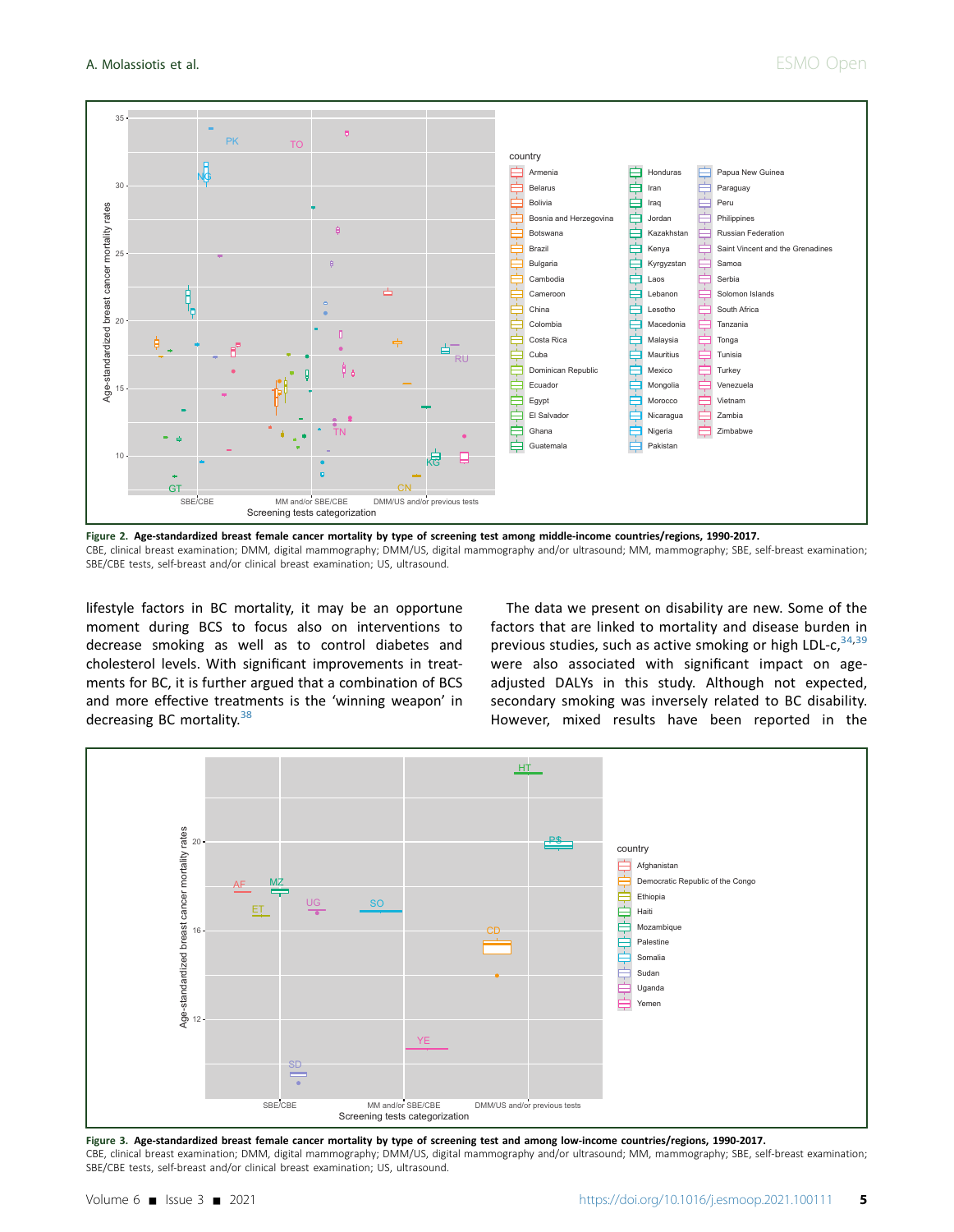<span id="page-5-0"></span>

| Table 2. Age-standardized female breast cancer disability (DALYs) in<br>relation to bioclinical factors and breast cancer screening programmes |                    |                       |  |  |  |  |  |  |
|------------------------------------------------------------------------------------------------------------------------------------------------|--------------------|-----------------------|--|--|--|--|--|--|
|                                                                                                                                                | Coefficient 95% CI |                       |  |  |  |  |  |  |
| Cardiovascular diseases                                                                                                                        | 0.004              | $-0.00$ to 0.01       |  |  |  |  |  |  |
| Diabetes and kidney diseases                                                                                                                   | 0.07               | $0.06$ to $0.08$      |  |  |  |  |  |  |
| Neoplasms                                                                                                                                      | 0.08               | 0.06 to 0.10          |  |  |  |  |  |  |
| High LDL-c                                                                                                                                     | 23.72              | 19.58 to 27.87        |  |  |  |  |  |  |
| Smoking                                                                                                                                        | 42.94              | 37.22 to 48.67        |  |  |  |  |  |  |
| Secondary smoke                                                                                                                                | $-0.89$            | $-1.71$ to $-0.07$    |  |  |  |  |  |  |
| High BMI                                                                                                                                       | 2.81               | $0.62$ to 5.00        |  |  |  |  |  |  |
| Only SBE/CBE tests                                                                                                                             | Reference          |                       |  |  |  |  |  |  |
| MM and/or SBE/CBE tests                                                                                                                        | $-91.27$           | $-158.17$ to $-24.37$ |  |  |  |  |  |  |
| DMM/US and/or the previous tests                                                                                                               | $-81.31$           | $-156.06$ to $-6.56$  |  |  |  |  |  |  |
| No country/pilot screening programme <sup>a</sup>                                                                                              | Reference          |                       |  |  |  |  |  |  |
| Regional-wise screening programme                                                                                                              | $-51.37$           | $-141.65$ to 38.92    |  |  |  |  |  |  |
| National-wise screening programme                                                                                                              | $-91.15$           | $-186.32$ to 4.02     |  |  |  |  |  |  |

Cardiovascular diseases, diabetes and kidney disease, and neoplasms are expressed as age-standardized disability adjusted years of life. Neoplasms estimates exclude breast cancer. High LDL-c, smoking, secondary smoke and high BMI are expressed as age-standardized summary exposure values (SEVs; range 0-100).

95 CIs, 95% confidence intervals; BMI, body mass index; CBE, clinical breast examination; DMM, digital mammography; DMM/US, digital mammography and/or ultrasound; LDL-c, low-density lipoprotein-cholesterol; MM, mammography; SBE, self-breast examination; SBE/CBE tests, self-breast and/or clinical breast examination; SEV, summary exposure value; US, ultrasound.

<span id="page-5-2"></span><sup>a</sup> No country programme or existence of an opportunistic or pilot screening programme.

literature regarding secondary smoking and BC, indicating the necessity for further research on this topic. $40$  Besides these factors, the more advanced BCS tests available in a country, the more the benefit related to age-standardized BC disability. The impact of BCS availability on disability is ~22 times higher than in relation to mortality rates. This signifies another dimension that has not been usually focused on in BSC outcomes, acknowledging that mortality and disability are not easily comparable outcomes. Unfortunately there is no similar previous research to compare our results with but data obtained are striking. Traditionally the effectiveness of screening programmes is based on mortality statistics, but as people live longer with improved treatments after the diagnosis of cancer, DALYs should be considered as a significant outcome in such evaluations. Furthermore, the identified factors that impact on disability and morbidity need to be incorporated in preventative efforts, and again the BCS

programme may be an opportune moment to start introducing such interventions.

It is also interesting to observe that when we added data on availability of digital screening and US tests to BCS programmes, the results for both mortality and disability were also favourable. This result indicates the beneficial effect of advanced BCS examinations as adds-on to mammography and other BCS examinations (SBE and/or CBE). However, until today mixed evidence has been reported about screening examinations that practice shift from film-screen mammography to digital mammography and their relations to intervals and detection of cancer rates as well as their impact on health benefits in women who were screened. $41$ 

Low-income countries and lower-middle-income countries often lack the infrastructure for providing populationbased mammography. Our stratified analysis by country income level did not show significant results among low- to middle-income countries but only in high-income countries. Despite our findings, BSE and CBE should be offered in such countries with weak health care systems, as on some occasions the results may be comparable with that of mammography, low and middle income countries are pre-sented in [Figures 2](#page-4-0) and [3](#page-4-1). In such a case, breast selfexamination and CBE should be the more cost-effective option to screen for BC, although issues around low health literacy, raising awareness through health education and minimizing stigma need to be considered. $42,43$  $42,43$  However, we have no concrete data on the effectiveness of such screening approaches, and these are urgently needed to maximize the impact of BCS practices where it is needed the most.

This analysis raises several new questions. What is the added value of using digital screening methods and filmscreen mammography compared with only self- and CBE? Can a risk-based breast screening<sup>[44](#page-7-20),[45](#page-7-21)</sup> (with lifestyle and health data as shown in this analysis) lead to improved BCrelated mortality and disability outcomes, particularly in countries where a population-based screening programme cannot be offered? Better head-to-head data on the effectiveness of different breast screening approaches are further needed. Furthermore, BCS programmes can be used

<span id="page-5-1"></span>

| Table 3. Mixed-effect multilevel regression to assess the relationship between age-standardized female breast cancer mortality and disability and breast<br>cancer screening (BCS) programmes, by country-income levels (high-, middle-, low-) |             |                        |             |                    |             |                    |  |  |
|------------------------------------------------------------------------------------------------------------------------------------------------------------------------------------------------------------------------------------------------|-------------|------------------------|-------------|--------------------|-------------|--------------------|--|--|
|                                                                                                                                                                                                                                                | Coefficient | 95% CI                 | Coefficient | 95% CI             | Coefficient | 95% CI             |  |  |
|                                                                                                                                                                                                                                                | <b>HICs</b> |                        | <b>MICs</b> |                    | <b>LICs</b> |                    |  |  |
| Mortality                                                                                                                                                                                                                                      |             |                        |             |                    |             |                    |  |  |
| No country/pilot screening programme <sup>a</sup>                                                                                                                                                                                              | Reference   |                        |             |                    |             |                    |  |  |
| Regional-wise screening programme                                                                                                                                                                                                              | $-7.81$     | $-13.39$ to $-2.23$    | $-1.49$     | $-5.86$ to 2.88    | 3.85        | $-2.48$ to 10.17   |  |  |
| National-wise screening programme                                                                                                                                                                                                              | $-9.71$     | $-14.70$ to $-4.72$    | $-2.90$     | $-7.77$ to 1.97    | $-0.66$     | $-7.52$ to 6.20    |  |  |
| Disability (DALYs)                                                                                                                                                                                                                             |             |                        |             |                    |             |                    |  |  |
| No country/pilot screening programme <sup>a</sup>                                                                                                                                                                                              | Reference   |                        |             |                    |             |                    |  |  |
| Regional-wise screening programme                                                                                                                                                                                                              | $-184.50$   | $-315.47$ to $-53.54$  | $-55.72$    | $-184.06$ to 72.62 | 78.07       | $-55.04$ to 211.17 |  |  |
| National-wise screening programme                                                                                                                                                                                                              | $-245.12$   | $-362.28$ to $-127.96$ | $-53.76$    | $-195.55$ to 88.03 | 49.58       | $-94.56$ to 193.73 |  |  |

Models are equally adjusted as previous tables.

<span id="page-5-3"></span>95 Cls, 95% confidence intervals; DALYs, disability-adjusted life years; HICs, high-income countries; LICs, low-income countries; MICs, middle-income countries.<br><sup>a</sup> No country programme or existence of an opportunistic or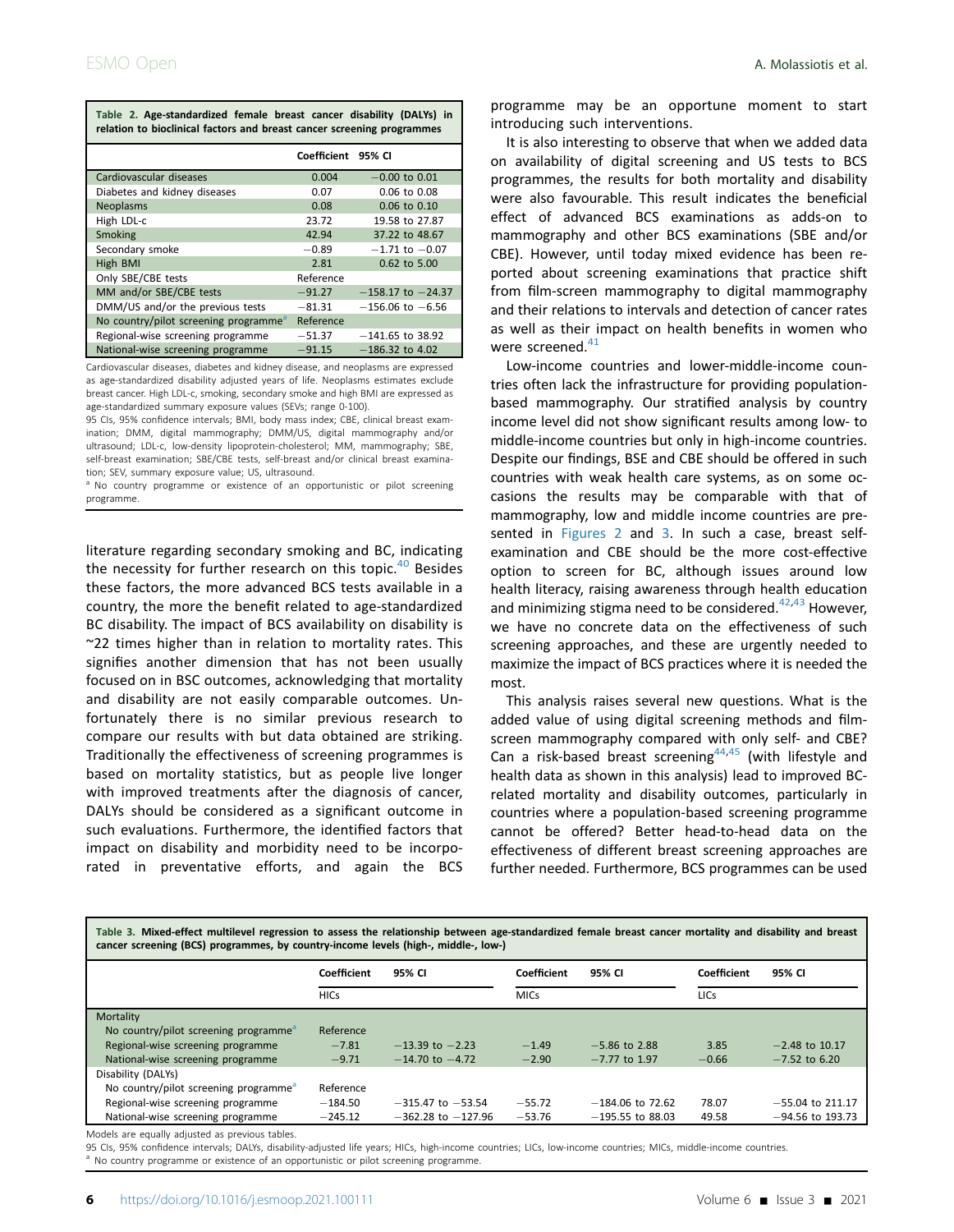as an opportunity to provide health and lifestyle improvement messages and interventions, alongside social mediabased and mobile health (mHealth)/electronic health (eHealth) interventions.

Limitations of this study are a lack of comprehensive information on availability of BCS programmes in some countries, which we tried to resolve by asking personal contacts in these countries. However, some of these data may be inaccurate, as we do not know whether an available BCS programme on paper is actually implemented on the ground and what is the uptake of BCS in each country/ region. Taking into account the nature of the data, causality cannot be established. There may also be other risk factors related to mortality and disability; we have included a reasonable number of them in the earlier analysis (such as plasma glucose and others); however, as their contribution was close to '0' and/or due to model collinearity, we have excluded them from our final analysis, to create a stronger outcome model. There were also significantly improved changes in treatments for BC over the past 2 decades that have not been captured in the current analysis and will contribute to the mortality rates shown. Another limitation is that the data analysis could not adjust for other factors<sup>[39](#page-7-15)</sup> influencing BC population mortality and disability (due to the GBD study's population-based nature), such as variance in genetic factors, adherence to specific treatments and invasive surgeries, that could also affect the presented estimations. Any limitations in previous publications of the GBD are also applicable to this study,<sup>[16](#page-6-13)</sup> mostly the challenges in capturing sources of uncertainty, $39$  lags in BC and other related data availability, variation in coding practices and other biases, and limitations of existing analytical tools, which may not fully capture temporal trends in BC mortality and disability.

#### **Conclusions**

The data from the current cross-country analysis add to the argument of the positive effects of BCS in the agestandardized female mortality and DALYs rates in BC. The proposition from this discussion is to not only have organized mammographic BCS programmes, implemented at the national level, but also to introduce the BCS interventions to address effectively risk factors and comorbidities related to BC mortality and disability. Besides, BCS needs to optimize benefits, reduce morbidity and balance adequately false-positive and false-negative rates, as highlighted by the European guidelines for BCS and diagnosis.<sup>46</sup> Finally, data are presented in simple terms to allow policy makers to set up their own priorities to improve BC mortality and disability within the central focus of organized BCS programmes.

#### FUNDING

None declared.

### **DISCLOSURE**

The authors have declared no conflicts of interest.

## DATA SHARING

GBD data are available on the Global Health Data Exchange GBD 2020 website [\(http://ghdx.healthdata.org/\)](http://ghdx.healthdata.org/). The data used on the BCS per country can be found in Supplementary File S1, available at [https://doi.org/10.1016/j.esmoop.](https://doi.org/10.1016/j.esmoop.2021.100111) [2021.100111](https://doi.org/10.1016/j.esmoop.2021.100111) or can be obtained through the corresponding author.

#### **REFERENCES**

- <span id="page-6-0"></span>1. [Global Burden of Disease Cancer Collaboration. Global, regional, and](http://refhub.elsevier.com/S2059-7029(21)00069-7/sref1) [national cancer incidence, mortality, years of life lost, years lived with](http://refhub.elsevier.com/S2059-7029(21)00069-7/sref1) [disability, and disability-adjusted life-years for 29 cancer groups, 1990](http://refhub.elsevier.com/S2059-7029(21)00069-7/sref1) [to 2017. A systematic analysis for the Global Burden of Disease Study.](http://refhub.elsevier.com/S2059-7029(21)00069-7/sref1) JAMA Oncol. [2019;5\(12\):1749-1768.](http://refhub.elsevier.com/S2059-7029(21)00069-7/sref1)
- <span id="page-6-1"></span>2. [Zielonke N, Gini A, Jansen EEL, et al., EU-TOPIA consortium. Evidence](http://refhub.elsevier.com/S2059-7029(21)00069-7/sref2) for reducing cancer-specifi[c mortality due to screening for breast](http://refhub.elsevier.com/S2059-7029(21)00069-7/sref2) [cancer in Europe: a systematic review.](http://refhub.elsevier.com/S2059-7029(21)00069-7/sref2) Eur J Cancer. 2020;127: [191-206](http://refhub.elsevier.com/S2059-7029(21)00069-7/sref2).
- <span id="page-6-2"></span>3. [Dibden A, Offman J, Duffy SW, Gabe R. Worldwide review and meta](http://refhub.elsevier.com/S2059-7029(21)00069-7/sref3)[analysis of cohort studies measuring the effect of mammography](http://refhub.elsevier.com/S2059-7029(21)00069-7/sref3) [screening programmes on incidence-based breast cancer mortality.](http://refhub.elsevier.com/S2059-7029(21)00069-7/sref3) [Cancers \(Basel\).](http://refhub.elsevier.com/S2059-7029(21)00069-7/sref3) 2020;12(4):976.
- <span id="page-6-3"></span>4. [Johns LE, Coleman DA, Swerdlow AJ, Moss SM. Effect of population](http://refhub.elsevier.com/S2059-7029(21)00069-7/sref4) [breast screening on breast cancer mortality up to 2005 in England](http://refhub.elsevier.com/S2059-7029(21)00069-7/sref4) [and Wales: an individual-level cohort study.](http://refhub.elsevier.com/S2059-7029(21)00069-7/sref4) Br J Cancer. 2017;116(2): [246-252](http://refhub.elsevier.com/S2059-7029(21)00069-7/sref4).
- <span id="page-6-4"></span>5. [Duffy SW, Vulkan D, Cuckle H, et al. Effect of mammographic screening](http://refhub.elsevier.com/S2059-7029(21)00069-7/sref5) [from age 40 years on breast cancer mortality \(UK age trial\):](http://refhub.elsevier.com/S2059-7029(21)00069-7/sref5) final [results of a randomised, controlled trial.](http://refhub.elsevier.com/S2059-7029(21)00069-7/sref5) Lancet Oncol. 2020;21(9): [1165-1172](http://refhub.elsevier.com/S2059-7029(21)00069-7/sref5).
- <span id="page-6-5"></span>6. [Fancellu A, Sanna V, Sedda ML, et al. Bene](http://refhub.elsevier.com/S2059-7029(21)00069-7/sref6)fits of organized mammo[graphic screening programs in women aged 50 to 69 years: a surgical](http://refhub.elsevier.com/S2059-7029(21)00069-7/sref6) perspective. Clin Breast Cancer. [2019;19\(5\):e637-e642.](http://refhub.elsevier.com/S2059-7029(21)00069-7/sref6)
- <span id="page-6-6"></span>7. [Broeders M, Moss S, Nyström L, et al., EUROSCREEN Working Group.](http://refhub.elsevier.com/S2059-7029(21)00069-7/sref7) [The impact of mammographic screening on breast cancer mortality in](http://refhub.elsevier.com/S2059-7029(21)00069-7/sref7) [Europe: a review of observational studies.](http://refhub.elsevier.com/S2059-7029(21)00069-7/sref7) J Med Screen. 2012;19(suppl [1\):14-25.](http://refhub.elsevier.com/S2059-7029(21)00069-7/sref7)
- <span id="page-6-7"></span>8. [Rim SH, Allaire BT, Ekwueme DU, et al. Cost-effectiveness of breast](http://refhub.elsevier.com/S2059-7029(21)00069-7/sref8) [cancer screening in the National Breast and Cervical Cancer Early](http://refhub.elsevier.com/S2059-7029(21)00069-7/sref8) Detection Program. [Cancer Causes Control.](http://refhub.elsevier.com/S2059-7029(21)00069-7/sref8) 2019;30(8):819-826.
- <span id="page-6-8"></span>9. [Yuniar P, Robinson S, Moorin R, Norman R. Economic evaluation of](http://refhub.elsevier.com/S2059-7029(21)00069-7/sref9) [breast cancer early detection strategies in Asia: a systematic review.](http://refhub.elsevier.com/S2059-7029(21)00069-7/sref9) [Value Health Reg Issues.](http://refhub.elsevier.com/S2059-7029(21)00069-7/sref9) 2020;21:252-263.
- <span id="page-6-9"></span>10. [Zielonke N, Kregting LM, Heijnsdijk EAM, et al., EU-TOPIA collaborators.](http://refhub.elsevier.com/S2059-7029(21)00069-7/sref10) [The potential of breast cancer screening in Europe.](http://refhub.elsevier.com/S2059-7029(21)00069-7/sref10) Int J Cancer. [2021;148:406-418.](http://refhub.elsevier.com/S2059-7029(21)00069-7/sref10)
- <span id="page-6-10"></span>11. [Gøtzsche PC, Jørgensen KJ. Screening for breast cancer with](http://refhub.elsevier.com/S2059-7029(21)00069-7/sref11) mammography. [Cochrane Database Syst Rev.](http://refhub.elsevier.com/S2059-7029(21)00069-7/sref11) 2013;2013(6):CD001877.
- 12. [Jatoi I, Pinsky PF. Breast cancer screening trials: endpoints and over](http://refhub.elsevier.com/S2059-7029(21)00069-7/sref12)diagnosis. [J Natl Cancer Inst.](http://refhub.elsevier.com/S2059-7029(21)00069-7/sref12) 2020:djaa140.
- <span id="page-6-14"></span>13. [Autier P, Boniol M. Mammography screening: a major issue in medi](http://refhub.elsevier.com/S2059-7029(21)00069-7/sref13)cine. Eur J Cancer. [2018;90:34-62.](http://refhub.elsevier.com/S2059-7029(21)00069-7/sref13)
- <span id="page-6-11"></span>14. [Roth GA, Johnson C, Abajobir A, et al. Global, regional, and national](http://refhub.elsevier.com/S2059-7029(21)00069-7/sref14) [burden of cardiovascular diseases for 10 causes, 1990 to 2015.](http://refhub.elsevier.com/S2059-7029(21)00069-7/sref14) J Am Coll Cardiol. [2017;70:1-25](http://refhub.elsevier.com/S2059-7029(21)00069-7/sref14).
- <span id="page-6-12"></span>15. [GBD 2017 DALYs and HALE Collaborators. Global, regional, and national](http://refhub.elsevier.com/S2059-7029(21)00069-7/sref15) [disability-adjusted life-years \(DALYs\) for 359 diseases and injuries and](http://refhub.elsevier.com/S2059-7029(21)00069-7/sref15) [healthy life expectancy \(HALE\) for 195 countries and territories, 1990-](http://refhub.elsevier.com/S2059-7029(21)00069-7/sref15) [2017: a systematic analysis for the Global Burden of Disease Study](http://refhub.elsevier.com/S2059-7029(21)00069-7/sref15) 2017. Lancet. [2018;392:1859-1922.](http://refhub.elsevier.com/S2059-7029(21)00069-7/sref15)
- <span id="page-6-13"></span>16. [GBD 2017 Causes of Death Collaborators. Global, regional, and na](http://refhub.elsevier.com/S2059-7029(21)00069-7/sref16)tional age-sex-specifi[c mortality for 282 causes of death in 195](http://refhub.elsevier.com/S2059-7029(21)00069-7/sref16)